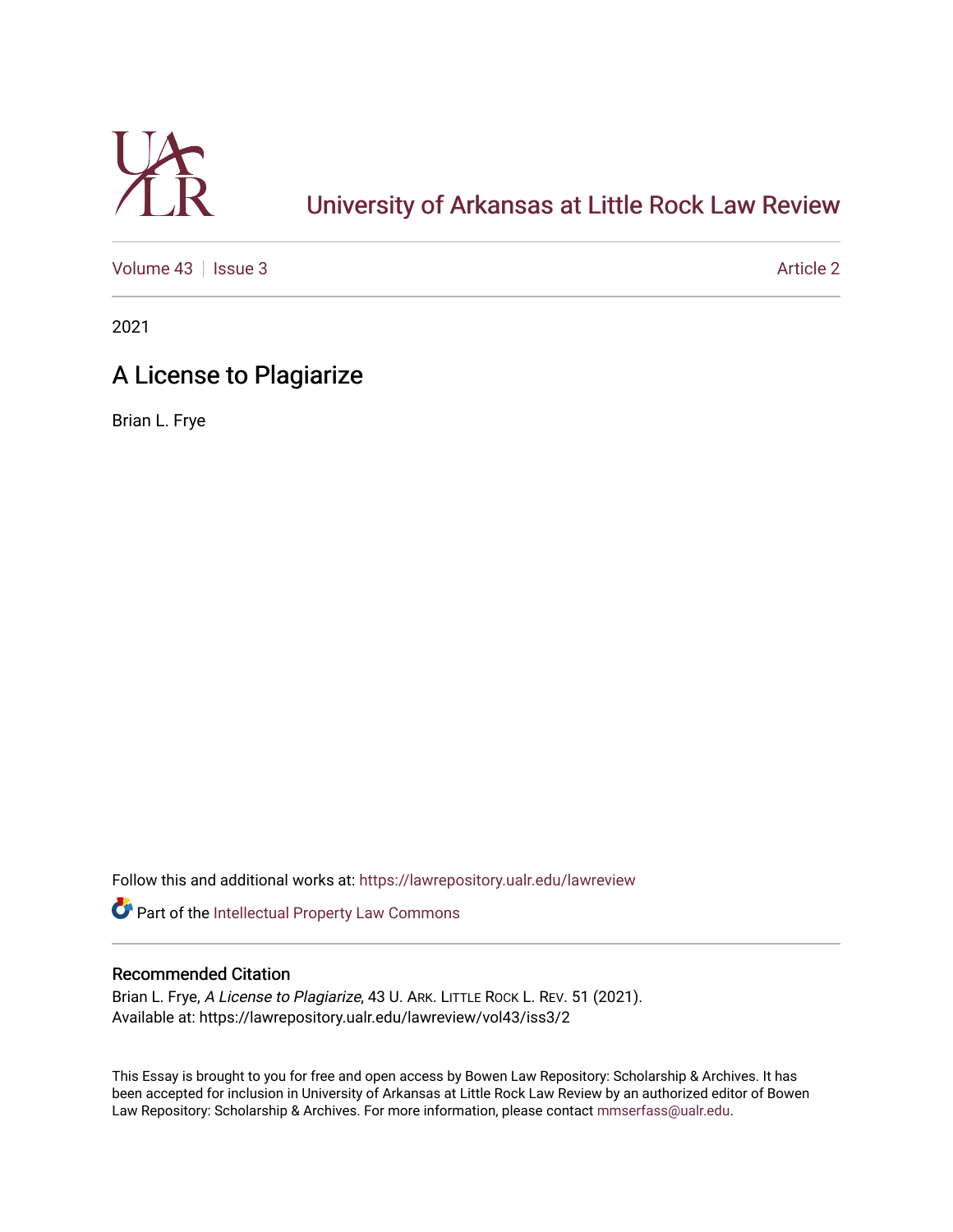#### A LICENSE TO PLAGIARIZE

*Brian L. Frye\**

### *It's nice to be liked, but it's better by far to get paid*. 1

Since time immemorial, authors have wanted to own various kinds of exclusive rights in the works they create. Curiously, the rights authors want to own at any particular point in time tend to reflect the nature of the market for the works they create. The first exclusive right authors wanted was attribution. In classical Greece, philosophers accused each other of copying ideas without attribution.<sup>2</sup> The Roman poet Martial coined the term *plagiarius* to criticize other poets for passing off his poems as their own.<sup>3</sup> Even medieval Irish poets observed plagiarism norms that prohibited copying without attribution.<sup>4</sup> In all of these cases, authors cared about attribution because it was essential to their livelihood.

The concept of copyright didn't exist until the invention of the printing press created the publishing industry.<sup>5</sup> Suddenly, the exclusive right to re-

<sup>\*</sup> Spears-Gilbert Professor of Law, University of Kentucky College of Law. Many thanks to Kat Walsh, Jef Pearlman, and Mike Overby for inspiring this project, and for their immensely helpful comments. To the extent possible under law, I waive all copyright and related or neighboring rights to "A License to Plagiarize." In addition, I explicitly permit plagiarism of this work, and specifically object to anyone enforcing plagiarism rules or norms against anyone who plagiarizes this work for any purpose. This means that you may incorporate this work, without attribution or acknowledgment, into work submitted under your own name or any other attribution, for any purpose.

<sup>1.</sup> Liz Phair, *Money*, *on* WHITECHOCOLATESPACEEGG (Capitol Records and Matador Records 1998).

<sup>2</sup>*. See, e.g.*, George Karamanolis, *Numenius*, STAN. ENCYCLOPEDIA OF PHIL. (Edward N. Zalta ed., 2016), https://plato.stanford.edu/archives/win2016/entries/numenius/ ("The extent of Numenius' influence on Plotinus was debated in antiquity. Plotinus' students, Amelius and Porphyry, were concerned to discredit the widespread charge of Plotinus' plagiarism of Numenius.") (citing *Life of Plotinus* 18.1–8, 21.1–9); *see also* PLATO, *Euthydemus* (Rosamond Kent Sprague trans.), *in* PLATO: COMPLETE WORKS 939, 982 (John M. Cooper ed., Hackett Pub. Co. 1997) (c. 384 B.C.) ("If you will take my advice, be careful not to talk in front of a large group; the listeners are likely to master it right away and give you no credit.").

<sup>3.</sup> Martial, EPIGRAMS bk. I, at 62–63 (E. Capps et al. eds., Walter C.A. Ker trans., G.P. Putnam's Sons 1919) (c. 84–86). The Latin word *plagiarius* means "kidnapper," and Martial made plagiarism one of the themes of his epigrams. J. Mira Seo, *Plagiarism and Poetic Identity in Martial,* 130 AM. J. OF PHILOLOGY 567, 567 (2009).

<sup>4</sup>*. See* Brian L. Frye, *The Stolen Poem of Saint Moling*, *in* FORGOTTEN INTELLECTUAL PROPERTY LORE 116, 116–18 (Shubha Ghosh ed., Edward Elgar Pub., Inc., 2020).

<sup>5</sup>*. See generally* LYMAN RAY PATTERSON, COPYRIGHT IN HISTORICAL PERSPECTIVE 3 (1968).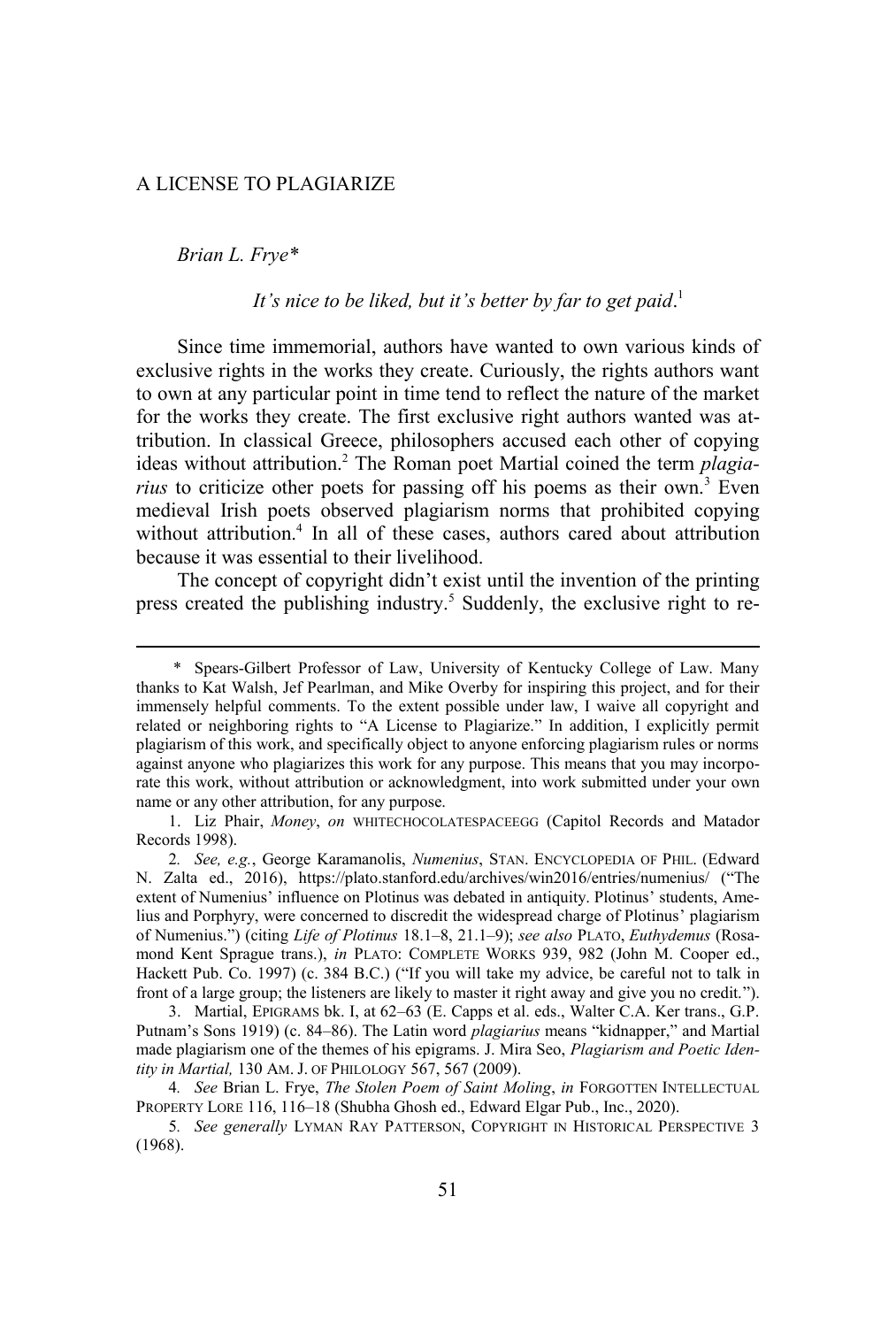produce a work of authorship became valuable and desirable.<sup>6</sup> Publishers were quick to create copyright protection, first privately via the Stationers' Company, and then legislatively through the Statute of Anne.<sup>7</sup>

Soon, authorship became a commercial enterprise, tied to the reproduction and distribution of works by publishers.<sup>8</sup> Where authors had once relied on patronage and performance, now they could rely on publication.<sup>9</sup> While attribution was still important, copyright increasingly took pride of place as the legal mechanism that enabled authors to claim part of the economic value associated with the works they produced.<sup>10</sup> Publishers still kept most of the profits, but at least copyright made it possible for authors to claim their share up front. $11$ 

Yet the relationship between authors and publishers has always been complicated. Samuel Johnson famously observed, "No man but a blockhead ever wrote, except for money."<sup>12</sup> But he was joking. In fact, Johnson and his peers often wrote for free and just as often wrote anonymously.<sup>13</sup> Authors have always been blockheads, and they wouldn't have it any other way. Everyone loves to get paid, but sometimes it isn't the most important thing. After all, no one goes into writing for the money. While getting rich is never easy, writing is an especially unlikely path to the pot of gold. More often than not, authors pour their heart and soul into works that have no economic value at all.

If the purpose of copyright is to enable authors to capture some of the economic value of the works they create, then there's no reason to protect works that lack economic value. And when the copyright in a work stops generating economic value, there's no reason for it to persist. At the very least, authors ought to be able to abandon the copyright in the works they created and place those works in the public domain.

But what about attribution? Typically, we think of attribution as a noneconomic, moral right that entitles the author of a work to expect proper attribution of their works. While the attribution right isn't technically a legal right, plagiarism norms ensure its vigorous enforcement. And in a gift economy, attribution is often far more valuable than copyright.<sup>14</sup> After all, aca-

12. JAMES BOSWELL, THE LIFE OF SAMUEL JOHNSON 292 (Charles Grosvenor Osgood ed., Charles Scribner's Sons abr. ed. 1917) (1791).

13*. See, e.g*., Gillian Paku, *Anonymity in the Eighteenth Century*, OXFORD HANDBOOKS ONLINE (Aug. 2015), https://www.oxfordhandbooks.com/view/10.1093/oxfordhb /9780199935338.001.0001/oxfordhb-9780199935338-e-37.

14. Brian L. Frye, *Plagiarize This Paper,* 60 IDEA: IP L. REV. 294, 303–04 (2020).

<sup>6</sup>*. Id*. at 3–5.

<sup>7</sup>*. Id.* at 3.

<sup>8</sup>*. See id*.

<sup>9</sup>*. See id*.

<sup>10</sup>*. Id*. at 4–5.

<sup>11.</sup> Patterson, *supra* note 5 at 4–5.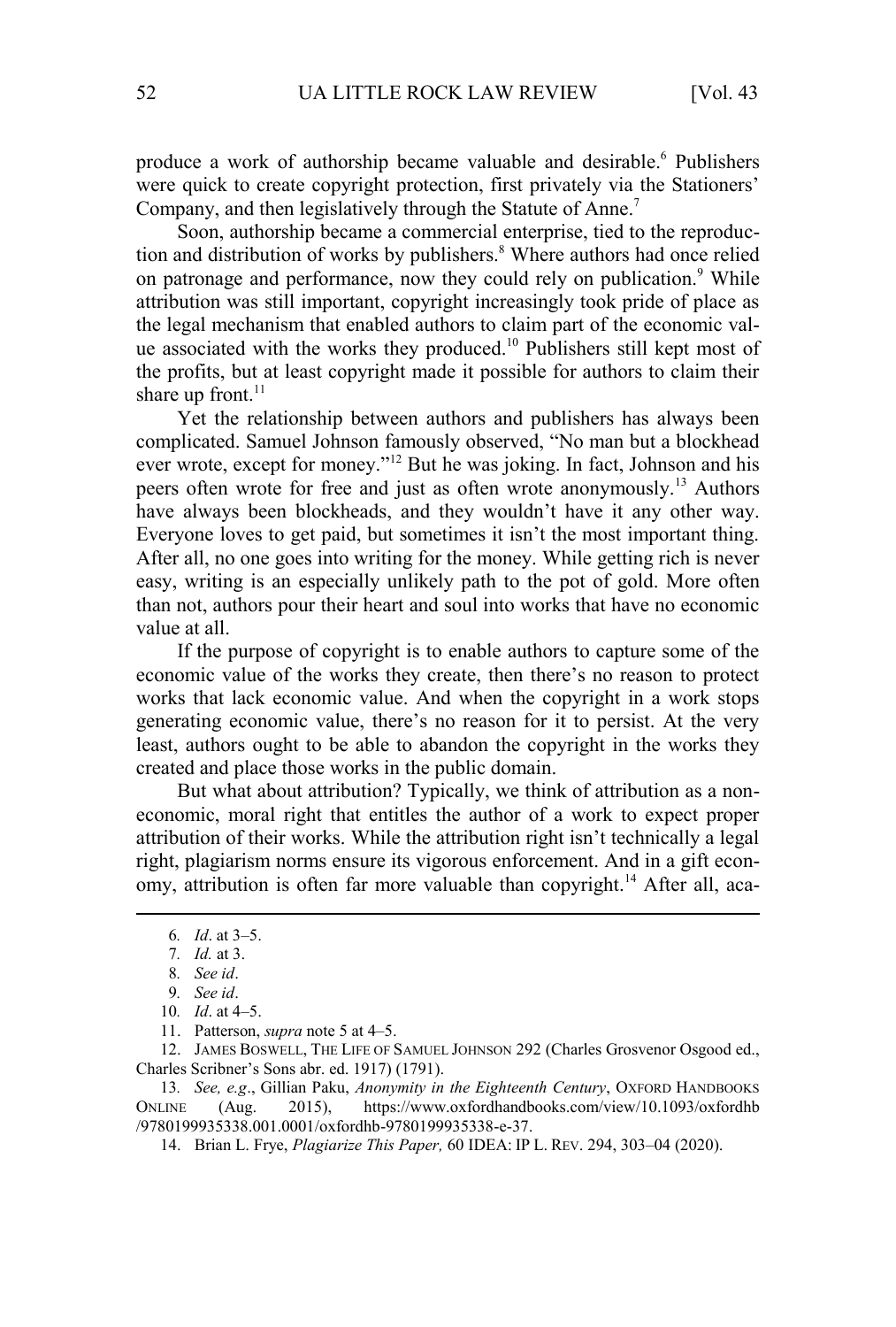demics are delighted to see people distribute copies of their works, so long as they are attributed.

Many people have argued that authors ought to be able to abandon their copyrights and place their works in the public domain.15 I agree. Unfortunately, it can be difficult and complicated. Under the Copyright Act, everything copyrightable is automatically copyrighted, and there is no explicit mechanism for abandoning copyright.<sup>16</sup> Accordingly, Creative Commons created the CC0 tool, which is intended to help authors place their work in the public domain, to the extent legally possible.<sup>17</sup> I think authors also ought to be able to abandon their attribution right and permit plagiarism of their works. Property is property, whether or not it has economic value. Accordingly, I provide a couple of CC+ tools intended to help authors abandon their attribution right. $18$ 

#### I. COPYRIGHT ABANDONMENT

In theory, copyright is supposed to promote the interests of authors, by enabling them to control the disposition of their works. Ironically, our focus on ensuring copyright ownership has also reduced authorial choice by making it difficult or impossible for authors to disclaim ownership of a work.<sup>19</sup> Today, copyright ownership is the default rule,<sup>20</sup> and it's a sticky one. As Aaron Perzanowski and Dave Fagundes recently observed, abandoning the copyright in a work of authorship and placing it in the public domain is complicated, costly, and uncertain.<sup>21</sup>

The Copyright Act grants copyright protection to "original works of authorship fixed in any tangible medium of expression."<sup>22</sup> In other words, if

18. According to Creative Commons:

<sup>15</sup>*. See* Dave Fagundes & Aaron Perzanowski, *Abandoning Copyright*, 62 WM. & MARY L. REV. 487, 491 (2020).

<sup>16</sup>*. See* 17 U.S.C. § 102(a) (2020).

<sup>17</sup>*. See CC0 1.0 Universal (CC0 1.0) Public Domain Dedication*, CREATIVE COMMONS, https://creativecommons.org/publicdomain/zero/1.0/.

 $CC+$  denotes the combination of a CC official license (unmodified and verbatim) + another separate and independent agreement granting more permissions.

It is NOT a new or different license or any license at all, but a facilitation of more Permissions beyond ANY standard CC licenses. Worth emphasizing is that CC+ (and use of that mark) requires that the work be licensed under a standard CC license that provides a baseline set of permissions that have not been modified or customized but reproduces the license verbatim. The plus (+) signifies that all of those same permissions are granted, plus more.

*CCPlus,* CREATIVE COMMONS, https://wiki.creativecommons.org/wiki/CCPlus (last visited Feb. 3, 2021).

<sup>19</sup>*. See* Fagundes & Perzanowski, *supra* note 15, at 505, 524.

<sup>20</sup>*. See* 17 U.S.C. § 102(a)

<sup>21.</sup> Fagundes & Perzanowski, *supra* note 15, at 505, 524.

<sup>22.</sup> 17 U.S.C. § 102(a).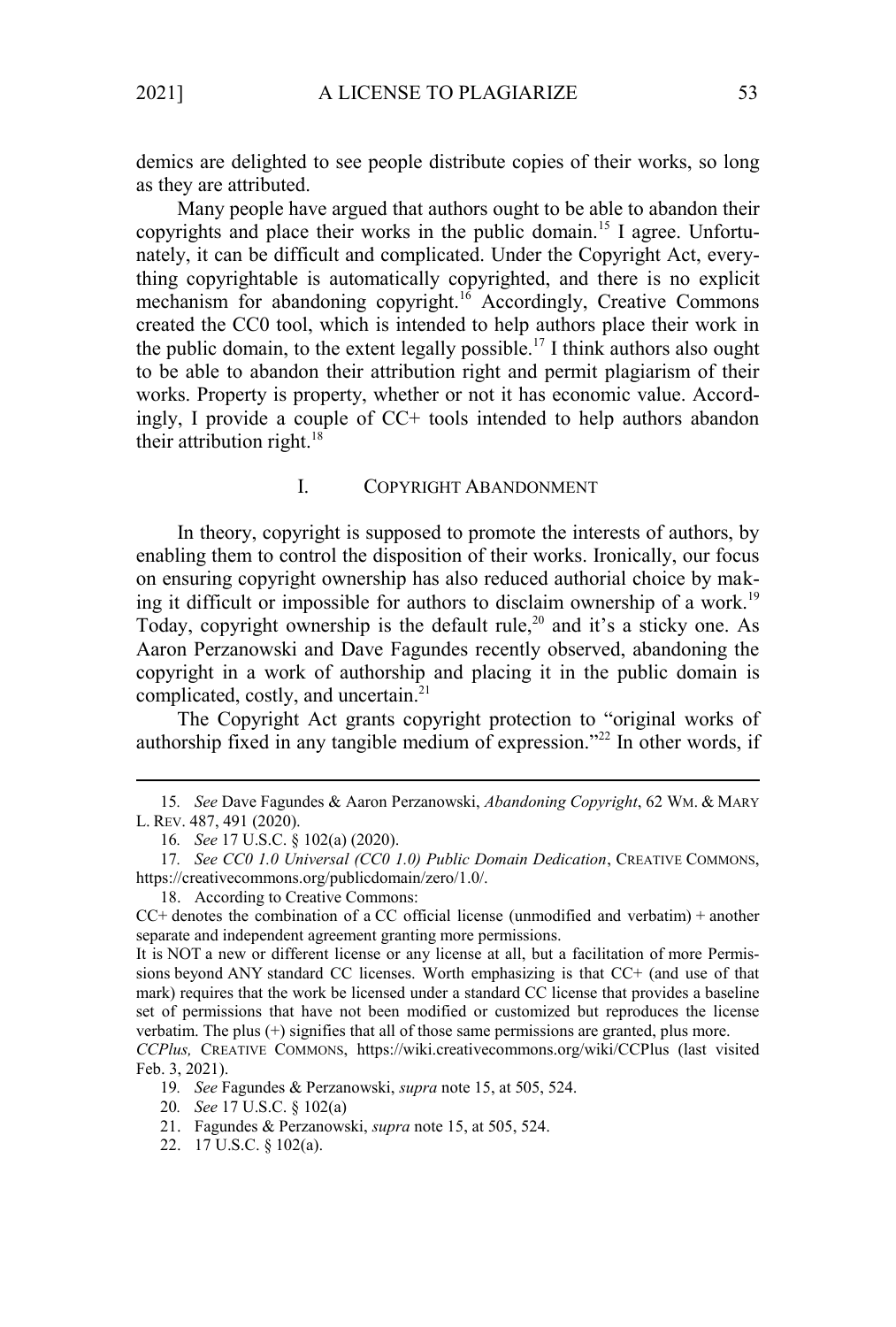you create a copyrightable work of authorship, then you automatically own a copyright in that work, whether or not you want it.<sup>23</sup> The Copyright Act doesn't provide any way to disclaim copyright ownership.24 Congress probably assumed that people would not voluntarily abandon intangible property that doesn't require any maintenance. Or maybe it just didn't care.

In any case, it turns out that some people do want to disclaim copyright ownership and place a work in the public domain. Accordingly, the Copyright Office permits copyright owners to file a notice of abandonment, "purporting to abandon a claim to copyright or any of the exclusive rights."<sup>25</sup> However, filing a notice of abandonment costs \$105,<sup>26</sup> and the Copyright Office doesn't even promise it will work.<sup>27</sup>

Unsurprisingly, copyright owners rarely file notices of abandonment. Only 190 were filed between 1978 and 2018, and only a few of those were efforts to abandon a valid copyright.<sup>28</sup> But at least some copyright owners wanted to place their works in the public domain badly enough to pay for the privilege, whether or not it actually works. Presumably, many more authors would donate their works to the public domain if it were easy, free, and effective.<sup>29</sup>

Of course, authors can simply state their intention to abandon their copyright in a work and donate it to the public domain. But as the Copyright Office acknowledges, it is unclear whether such a statement actually irrevocably places a work of authorship in the public domain. If an author expressly donates a work to the public domain, the author probably cannot claim any residual copyright interest in the work.<sup>30</sup> But what about termination of transfer?<sup>31</sup> Perhaps the author's heirs can reclaim the copyright in a donated work. At the very least, *Golan v. Holder* says it's constitutional for Congress to remove a work from the public domain.<sup>32</sup>

<sup>23</sup>*. See id*.

<sup>24.</sup> Fagundes & Perzanowski, *supra* note 15, at 490.

<sup>25.</sup> U.S. COPYRIGHT OFFICE, COMPENDIUM OF U.S. COPYRIGHT OFFICE PRACTICES § 1806 (3d ed. 2017).

<sup>26.</sup> Fagundes & Perzanowski, *supra* note 15, at 531.

<sup>27</sup>*. Id.* at 531–32.

<sup>28</sup>*. Id.* at 532–34.

<sup>29</sup>*. See id.* at 558–59.

<sup>30</sup>*. See, e.g*., David Walker, *Court Dismisses \$1 Billion Copyright Claim Against Getty*, PDNPULSE (Nov. 22, 2016) (discussing Highsmith v. Getty Images, No. 1:16-CV-05924 (S.D.N.Y. 2017), suggesting that author's donation of works to the public domain precluded author's Digital Millennium Copyright Act action for commercial use of works).

<sup>31</sup>*. See* 17 U.S.C. § 203 (2020).

<sup>32.</sup> Golan v. Holder, 565 U.S. 302, 308 (2012).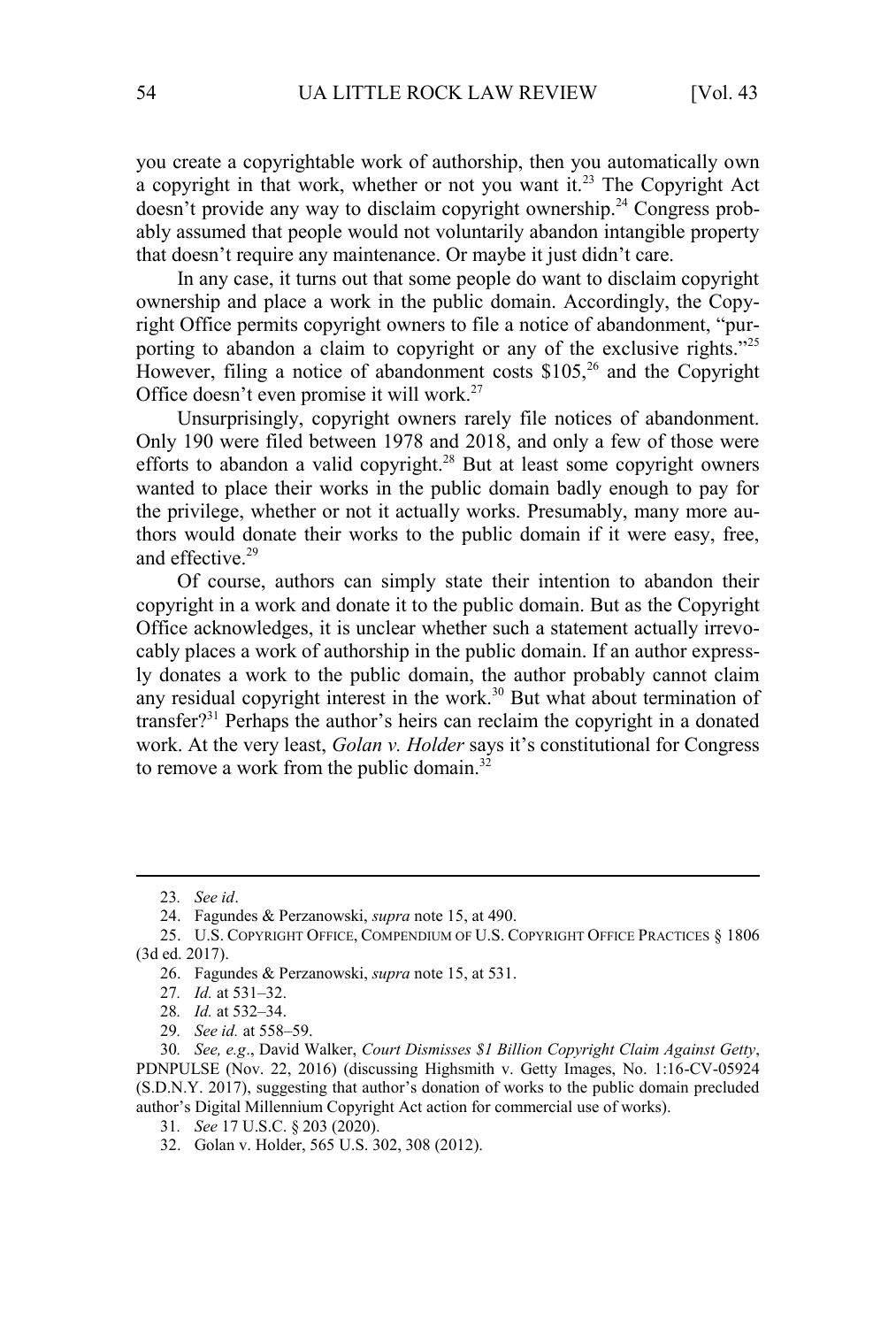#### II. CREATIVE COMMONS

Creative Commons tried to solve this problem by creating licenses that authors can use to grant permission to use their works in certain ways.<sup>33</sup> There are six licenses, which grant different degrees of permission to use a work:

- 1. Attribution (CC BY)
- 2. Attribution-ShareAlike (CC BY-SA)
- 3. Attribution-NoDerivs (CC BY-ND)
- 4. Attribution-NonCommercial (CC BY-NC)
- 5. Attribution-NonCommercial-ShareAlike (CC BY-NC-SA)
- 6. Attribution-NonCommercial-NoDerivs (CC BY-NC-ND).

Essentially, the Creative Commons licenses are unilateral, nonexclusive licenses that enable authors to make a legally binding promise not to sue for copyright infringement for particular kinds of uses.

The Attribution license is the most permissive. It permits the use of a work, so long as the user provides credit to the author. The ShareAlike license permits the use of a work, so long as the user adopts the same license as the author. The NonCommercial license permits the use of a work for non-commercial purposes. And the NoDerivs license permits the use of a work but does not permit the creation of derivative works. The different Creative Commons licenses enable authors to stack requirements, in order to achieve the degree of permission they prefer.

Notably, all of the Creative Commons licenses require attribution. That's possible precisely because they're licenses. Authors who adopt a Creative Commons license retain copyright ownership of their work but permit certain uses, with specific conditions, including attribution. As a consequence, if you use a Creative Commons-licensed work without attribution, the use may be copyright infringement and is almost certainly a breach of contract<sup>34</sup>

<sup>33.</sup> Information about Creative Commons' licensing system is available at *About CC Licenses*, CREATIVE COMMONS, https://creativecommons.org/about/cclicenses/ (last visited Dec. 28, 2020).

<sup>34.</sup> Because a Creative Commons license is a non-exclusive license, breaching the license may or may not constitute copyright infringement. Many courts have held that nonexclusive licensors cannot sue licensees for copyright infringement, only breach of contract. *See, e.g*., Graham v. James, 144 F.3d 229, 236 (2d Cir. 1998) ("A copyright owner who grants a nonexclusive license to use his copyrighted material waives his right to sue the licensee for copyright infringement."). However, courts have also recognized that the failure to satisfy a condition of a license may constitute copyright infringement, even though the failure to satisfy a covenant cannot. *See, e.g.*, Jacobsen v. Katzer, 535 F.3d 1373, 1381–83 (Fed. Cir.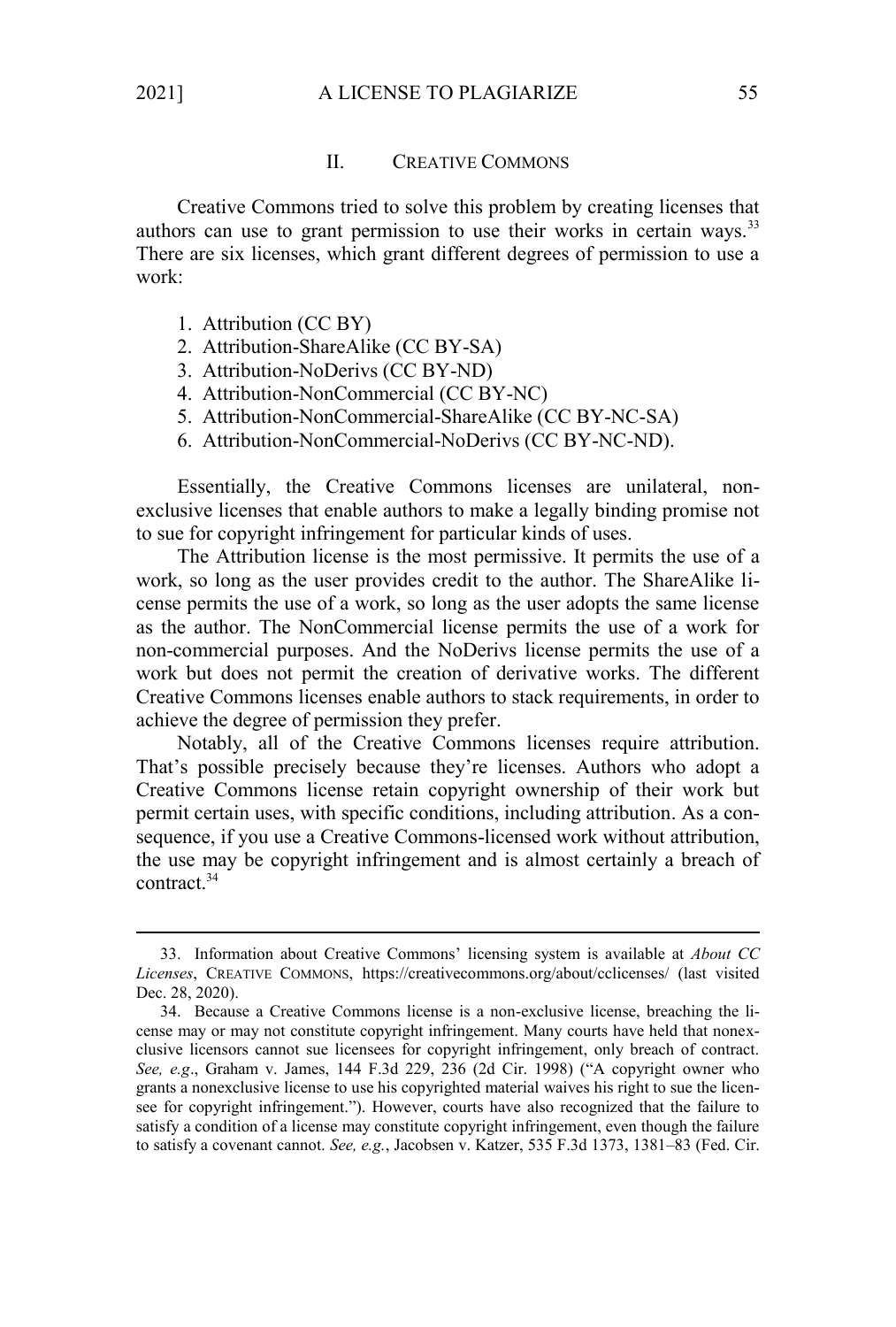However, Creative Commons also provides an assortment of "tools," as well as the option to create customized tools under the CC+ protocol.<sup>35</sup> The most commonly used Creative Commons tools are the Public Domain (No Known Copyright) mark and the No Rights Reserved  $(CCO)$  tool.<sup>36</sup> The Public Domain mark is simply a convenient way of indicating that a work is in the public domain, with no independent legal effect.<sup>37</sup> But the No Rights Reserved tool is an attempt to enable authors to dedicate their work to the public domain.<sup>38</sup> It provides:

Certain owners wish to permanently relinquish those [Copyright and Related Rights] to a Work for the purpose of contributing to a commons of creative, cultural and scientific works ("Commons") that the public can reliably and without fear of later claims of infringement build upon, modify, incorporate in other works, reuse and redistribute as freely as possible in any form whatsoever and for any purposes, including without limitation commercial purposes. These owners may contribute to the Commons to promote the ideal of a free culture and the further production of creative, cultural and scientific works, or to gain reputation or greater distribution for their Work in part through the use and efforts of others.

For these and/or other purposes and motivations, and without any expectation of additional consideration or compensation, the person associating CC0 with a Work (the "Affirmer"), to the extent that he or she is an owner of Copyright and Related Rights in the Work, voluntarily elects to apply CC0 to the Work and publicly distribute the Work under its terms, with knowledge of his or her Copyright and Related Rights in the Work and the meaning and intended legal effect of CC0 on those rights.

1. Copyright and Related Rights. A Work made available under CC0 may be protected by copyright and related or neighboring rights ("Copyright and Related Rights"). Copyright and Related Rights include, but are not limited to, the following:

i. the right to reproduce, adapt, distribute, perform, display, communicate, and translate a Work;2

<sup>2008) (</sup>holding that the failure to satisfy a condition of an open-source license could constitute copyright infringement).

<sup>35</sup>*. See CCPlus*, CREATIVE COMMONS, https://wiki.creativecommons.org/wiki/Ccplus (last visited Dec. 28, 2020).

<sup>36</sup>*. See* CREATIVE COMMONS, https://creativecommons.org/ (last visited Nov. 6, 2020).

<sup>37</sup>*. Public Domain Mark,* CREATIVE COMMONS, https://creativecommons.org/shareyour-work/public-domain/pdm (last visited Nov. 6, 2020). Creative Commons currently only recommends the use of the Public Domain mark for works that are clearly in the public domain in all jurisdictions, typically very old works. *Id.* 

<sup>38</sup>*. CC0: "No Rights Reserved Tool*,*"* CREATIVE COMMONS, https://creativecommons .org/share-your-work/public-domain/cc0 (last visited Nov. 6, 2020).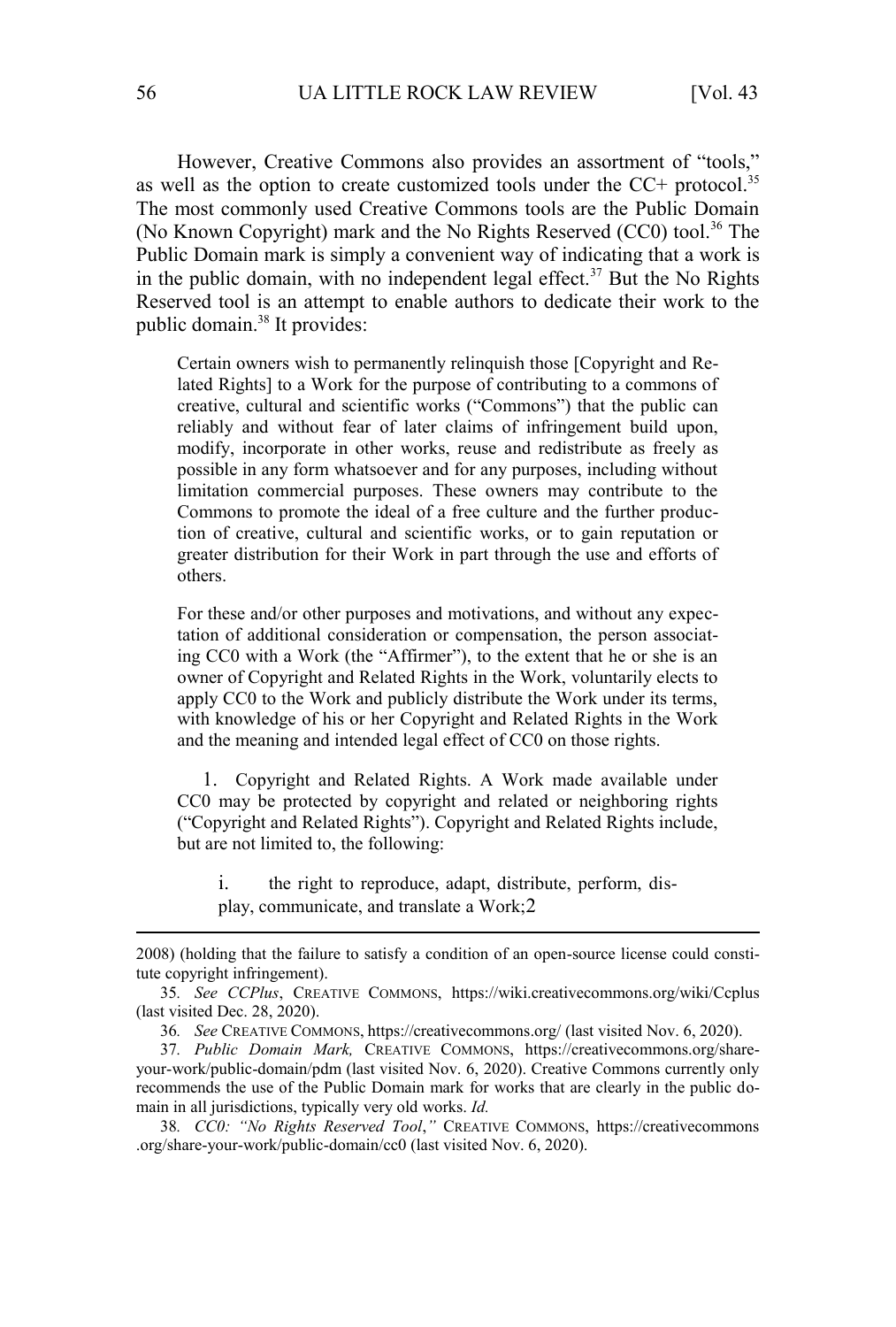ii. moral rights retained by the original author(s) and/or performer(s);

iii. publicity and privacy rights pertaining to a person's image or likeness depicted in a Work;2

iv. rights protecting against unfair competition in regards to a Work, subject to the limitations in paragraph 4(a), below;2

v. rights protecting the extraction, dissemination, use and reuse of data in a Work;2

vi. database rights (such as those arising under Directive 96/9/EC of the European Parliament and of the Council of 11 March 1996 on the legal protection of databases, and under any national implementation thereof, including any amended or successor version of such directive); and

vii. other similar, equivalent or corresponding rights throughout the world based on applicable law or treaty, and any national implementations thereof.2

2. Waiver. To the greatest extent permitted by, but not in contravention of, applicable law, Affirmer hereby overtly, fully, permanently, irrevocably and unconditionally waives, abandons, and surrenders all of Affirmer's Copyright and Related Rights and associated claims and causes of action, whether now known or unknown (including existing as well as future claims and causes of action), in the Work (i) in all territories worldwide, (ii) for the maximum duration provided by applicable law or treaty (including future time extensions), (iii) in any current or future medium and for any number of copies, and (iv) for any purpose whatsoever, including without limitation commercial, advertising or promotional purposes (the "Waiver"). Affirmer makes the Waiver for the benefit of each member of the public at large and to the detriment of Affirmer's heirs and successors, fully intending that such Waiver shall not be subject to revocation, rescission, cancellation, termination, or any other legal or equitable action to disrupt the quiet enjoyment of the Work by the public as contemplated by Affirmer's express Statement of Purpose.

3. Public License Fallback. Should any part of the Waiver for any reason be judged legally invalid or ineffective under applicable law, then the Waiver shall be preserved to the maximum extent permitted taking into account Affirmer's express Statement of Purpose. In addition, to the extent the Waiver is so judged Affirmer hereby grants to each affected person a royalty-free, non transferable, non sublicensable, non exclusive,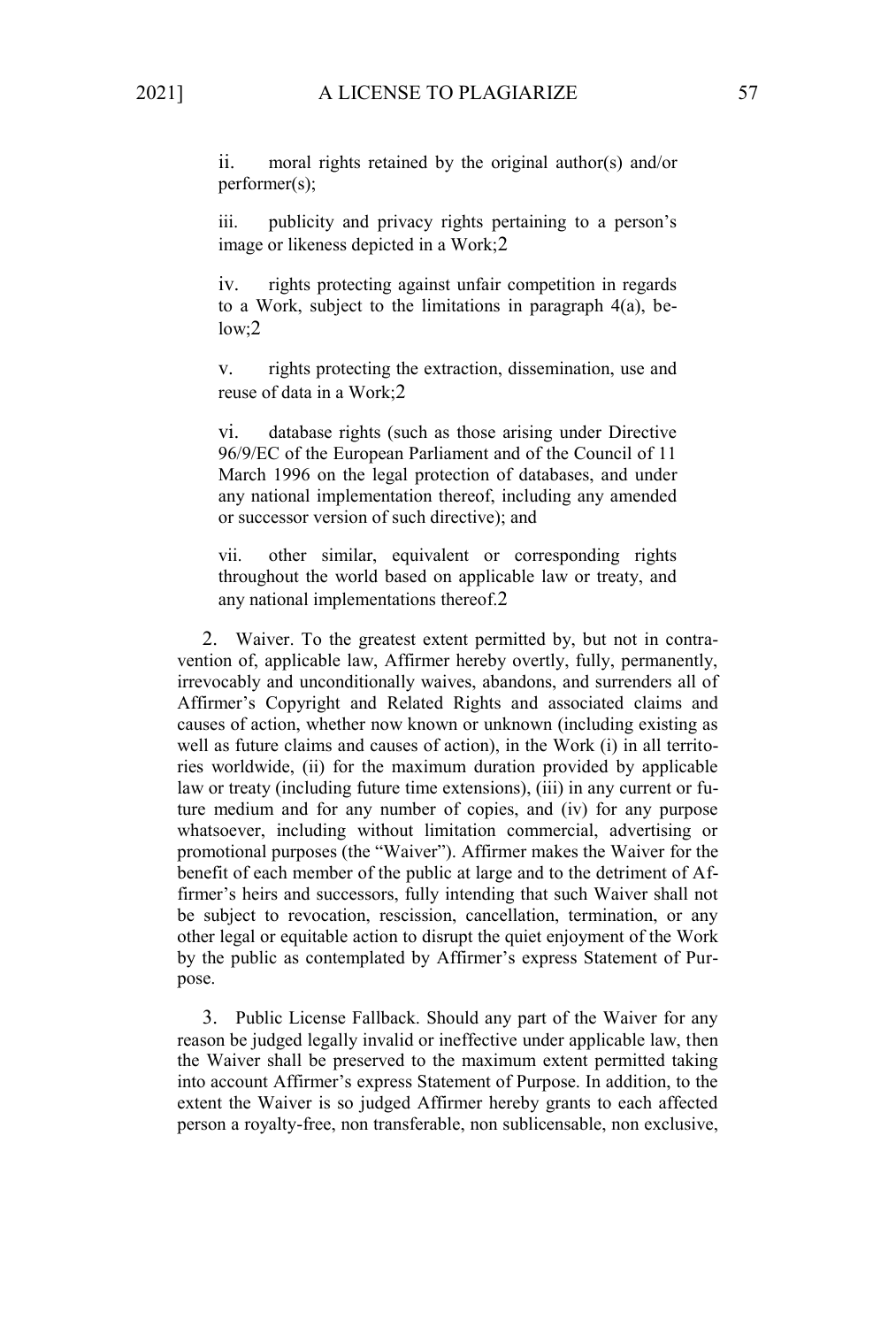irrevocable and unconditional license to exercise Affirmer's Copyright and Related Rights in the Work (i) in all territories worldwide, (ii) for the maximum duration provided by applicable law or treaty (including future time extensions), (iii) in any current or future medium and for any number of copies, and (iv) for any purpose whatsoever, including without limitation commercial, advertising or promotional purposes (the "License"). The License shall be deemed effective as of the date CC0 was applied by Affirmer to the Work. Should any part of the License for any reason be judged legally invalid or ineffective under applicable law, such partial invalidity or ineffectiveness shall not invalidate the remainder of the License, and in such case Affirmer hereby affirms that he or she will not (i) exercise any of his or her remaining Copyright and Related Rights in the Work or (ii) assert any associated claims and causes of action with respect to the Work, in either case contrary to Affirmer's express Statement of Purpose.<sup>39</sup>

Essentially, the CC0 tool is intended to provide an easy way for authors to disclaim all of their rights in a work of authorship, to the extent permitted by law, and thereby effectively place it in the public domain. The CC0 tool waives all of the exclusive rights provided by the Copyright Act, as well as any related rights, and also waives the right to reclaim any of those rights. But it also grants a unilateral, non-exclusive license to use the work in any way.

Obviously, the CC0 tool is vulnerable to the same legal limitations as copyright abandonment. While it gives authors an easy way to waive their rights in their works, it does not and cannot ensure that the waiver is effective or permanent. After all, if the Copyright Act doesn't permit copyright abandonment, then the CC0 tool's attempt to enable authors to abandon their copyrights will also be ineffective. And if copyright abandonment is reversible, then an author's use of the CC0 tool to abandon copyright is probably also reversible.

However, the CC0 tool's unilateral grant of a universal non-exclusive license to use a work may effectively achieve the same goal. Even if the Copyright Act doesn't permit authors to permanently abandon the copyright in their works, it may still permit them to grant irrevocable, non-exclusive licenses.<sup>40</sup> After all, why shouldn't it? The Copyright Act gives copyright owners carte blanche to license their work in essentially any way they like.<sup>41</sup>

<sup>39</sup>*. Creative Commons CC0 1.0 Universal*, CREATIVE COMMONS, https://creative commons.org/publicdomain/zero/1.0/legalcode (last visited Dec. 28, 2020).

<sup>40</sup>*. See* Kat Walsh, *Why Creative Commons Uses CC0*, CREATIVE COMMONS (Feb. 25, 2015), https://creativecommons.org/2015/02/25/why-creative-commons-uses-cc0/ (explaining that the CC0 fallback license was intended to achieve the practical equivalent of donating a work to the public domain, especially in foreign jurisdictions).

<sup>41</sup>*. See* 17 U.S.C. § 201(d)(1) (2020).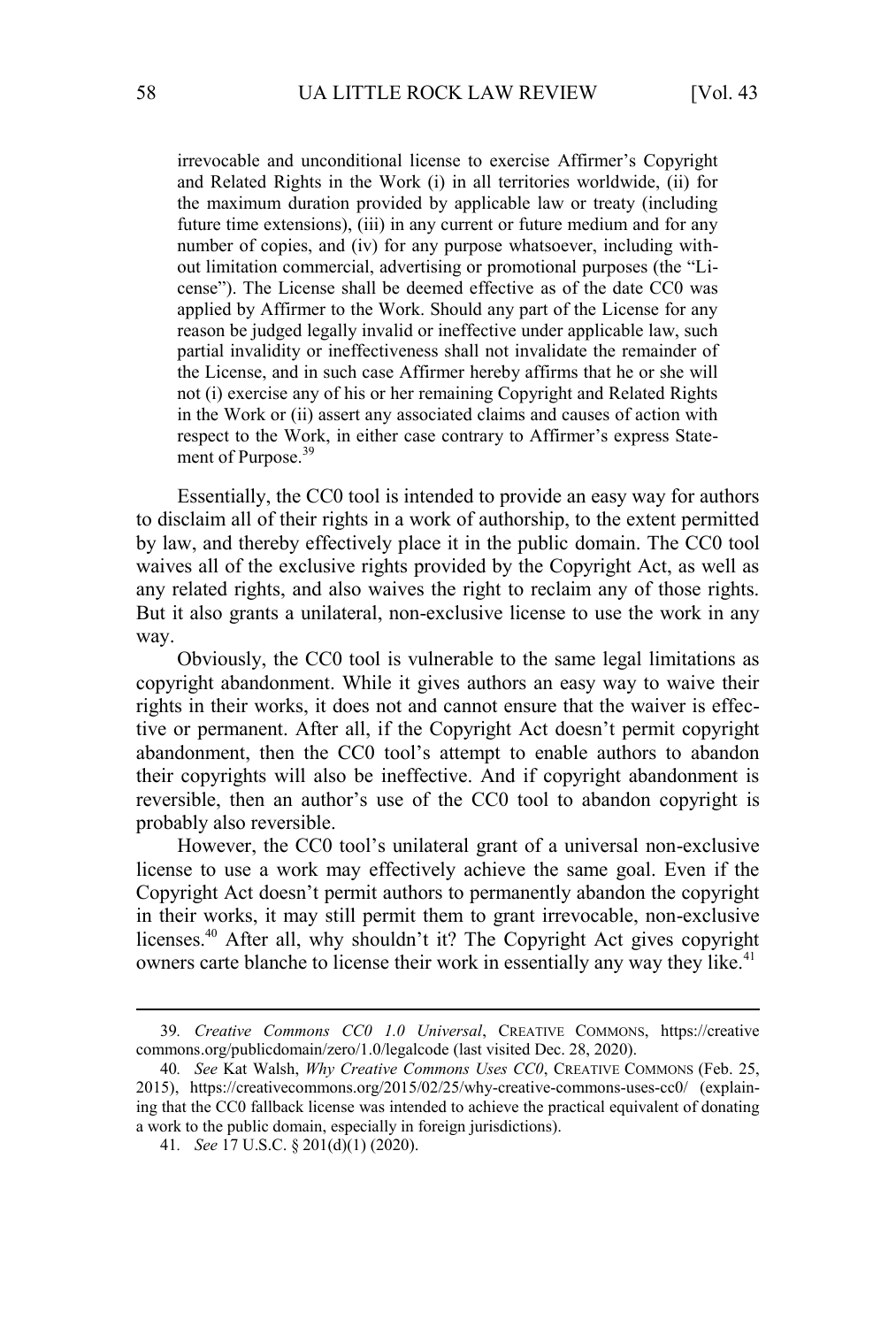Yet, on reflection, the CC0 tool is a bit peculiar. What is it actually intended to accomplish? In theory, it enables authors to dedicate a work to the public domain. But it does so by waiving all of the author's rights in the work and granting a perpetual, non-exclusive right to use the work in any way. As a practical matter, how is that different from a CC BY license?<sup>42</sup> A CC BY license unilaterally grants a perpetual, non-exclusive license to use a work, on the condition that users attribute the work to the author. Does that mean that the CC0 tool eliminates the attribution requirement? It certainly doesn't say so. Perhaps it eliminates the attribution requirement *sub rosa* by omission, much as the CC BY license eliminates the restrictions it does not include. But eliminating the attribution requirement doesn't seem like the real purpose of the CC0 tool.

On the contrary, the purpose of the CC0 tool seems rather formalistic. The CC BY license permits any use of a work so long as the work is attributed to its author, but the author retains copyright in the work.<sup>43</sup> The CC0 tool permits any use of a work but also tries to abandon the copyright in the work. And yet, it does not say anything about attribution of the work.<sup>44</sup> This seems like a potential oversight. When an author uses the CC0 tool, has the author disclaimed any attribution right or not? It's at least arguably unclear, given that attribution isn't protected by copyright in the first place.

#### III. PLAGIARISM & THE PUBLIC DOMAIN

At least in theory, there's no obligation to attribute a public domain work to its author. Indeed, with very limited exceptions, the Copyright Act doesn't give authors an attribution right.<sup>45</sup> Of course, as a practical matter, copyright owners can require attribution of a work as a condition of granting a license to use the work, creating a de facto attribution right. And many judges see attribution as an essential, albeit entirely unenumerated, element of the fair use defense.<sup>46</sup>

But public domain works aren't protected by copyright, so anyone can use them in any way they like, including unattributed and misattributed us-

<sup>42.</sup> The six Creative Commons licenses also include certain ancillary obligations, including a requirement to identify the license in uses of the work and a prohibition on enforcing anti-circumvention provisions, among other things, which are absent from the CC0 tool.

<sup>43</sup>*. See Attribution 2.0 Generic (CC BY 2.0)*, CREATIVE COMMONS https://creative commons.org/licenses/by/2.0/ (last visited Nov. 6, 2020).

<sup>44</sup>*. See Creative Commons CC0 1.0 Universal*, CREATIVE COMMONS, https://creative commons.org/publicdomain/zero/1.0/legalcode (last visited Dec. 28, 2020).

<sup>45</sup>*. But see* 17 U.S.C. § 106A (2020) (creating limited attribution rights for certain authors of "work[s] of visual art").

<sup>46</sup>*. See, e.g*., RICHARD POSNER, THE LITTLE BOOK OF PLAGIARISM 16 (2007) (assuming that fair use requires attribution).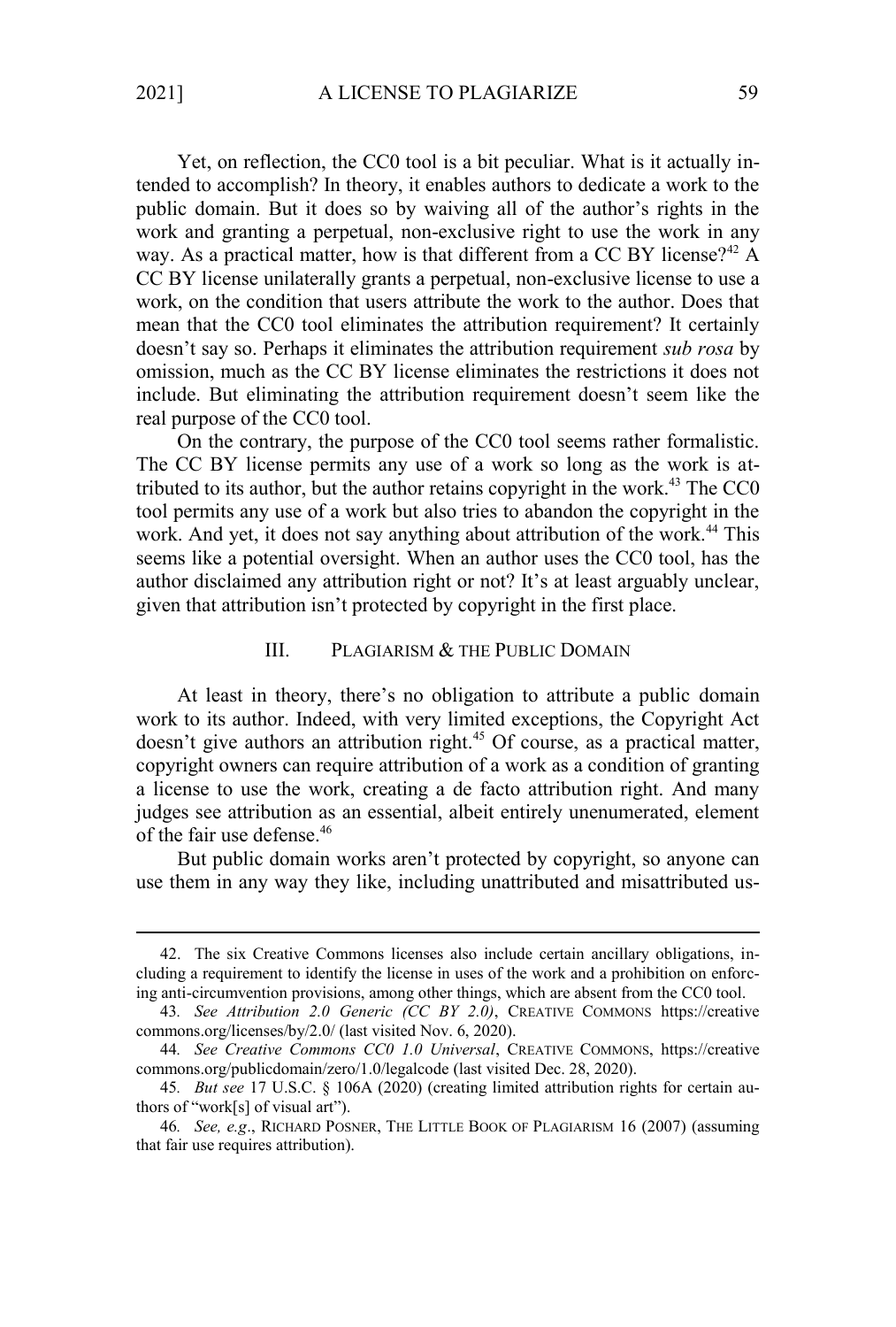es.<sup>47</sup> For example, Edward Bellamy's novel *Looking Backward: 2000-1887* (1888) is in the public domain. Accordingly, I could make a movie based on Bellamy's novel, without attributing the story to him, or publish the novel as Brian L. Frye, *Looking Backward: 2000-1887* (2020). Of course, I wouldn't own a copyright in the copied elements, but I also wouldn't be an infringer because public domain works can't be infringed.<sup>48</sup>

But it would be career suicide. While the Copyright Act doesn't require attribution of public domain works, plagiarism norms most certainly do. If I were actually to claim Bellamy's novel as my own, I would experience a world of academic hurt, no matter how I recast it, because I would be a plagiarist—the most repulsive and reviled kind of literary criminal. After all, pirates are bad because they steal your profits, but plagiarists are far worse because they steal your honor.

Yet the definition of plagiarism depends on who you ask. Different discursive communities define plagiarism in materially different ways. While scholars, novelists, journalists, and lawyers all observe plagiarism norms, none of them observe the same norms.<sup>49</sup>

Nevertheless, the *sine qua non* of plagiarism is unattributed copying.<sup>50</sup> While different plagiarism norms prohibit different kinds and degrees of unattributed copying, attribution is kryptonite to a plagiarism claim. Of course, some plagiarism norms consider inadequate attribution a form of plagiarism, but it's still the failure to fully attribute that constitutes the plagiarism. $51$ 

The CC0 tool is intended to enable authors to dedicate their works to the public domain. But what about the attribution right? The CC0 tool waives copyright "moral rights" and "related rights." Is attribution a "moral right" or "related right"? Maybe. Under the Berne Convention, attribution is certainly a moral right. $52$  But at the very least, it is unclear whether the CC0 tool is intended to waive the attribution right. It appears to be agnostic. It

<sup>47</sup>*. See, e.g*., Dastar Corp. v. Twentieth Century Fox Film Corp., 539 U.S. 23, 33–34 (2003).

<sup>48.</sup> However, if I placed a copyright notice on my plagiarized edition of Bellamy's novel, knowing that I had not added any original elements and had no basis for making a copyright claim, I might be criminally liable for making a fraudulent copyright notice under 17 U.S.C. § 506(c) (2020).

<sup>49</sup>*. See, e.g*., Andrew Carter, *The Case for Plagiarism*, 9 U.C. IRVINE L. REV. 531, 534– 35 (2019) (observing that practicing attorneys and legal scholars observe different plagiarism norms).

<sup>50</sup>*. See generally* Brian L. Frye, *Plagiarism is Not a Crime*, 54 DUQ. L. REV. 133, 137 (2016).

<sup>51.</sup> Frye, *supra* note 14, at 306.

<sup>52.</sup> Berne Convention for the Protection of Literary and Artistic Works art. 6bis, Sept. 9, 1886, S. Treaty Doc. No. 99-27 (1986).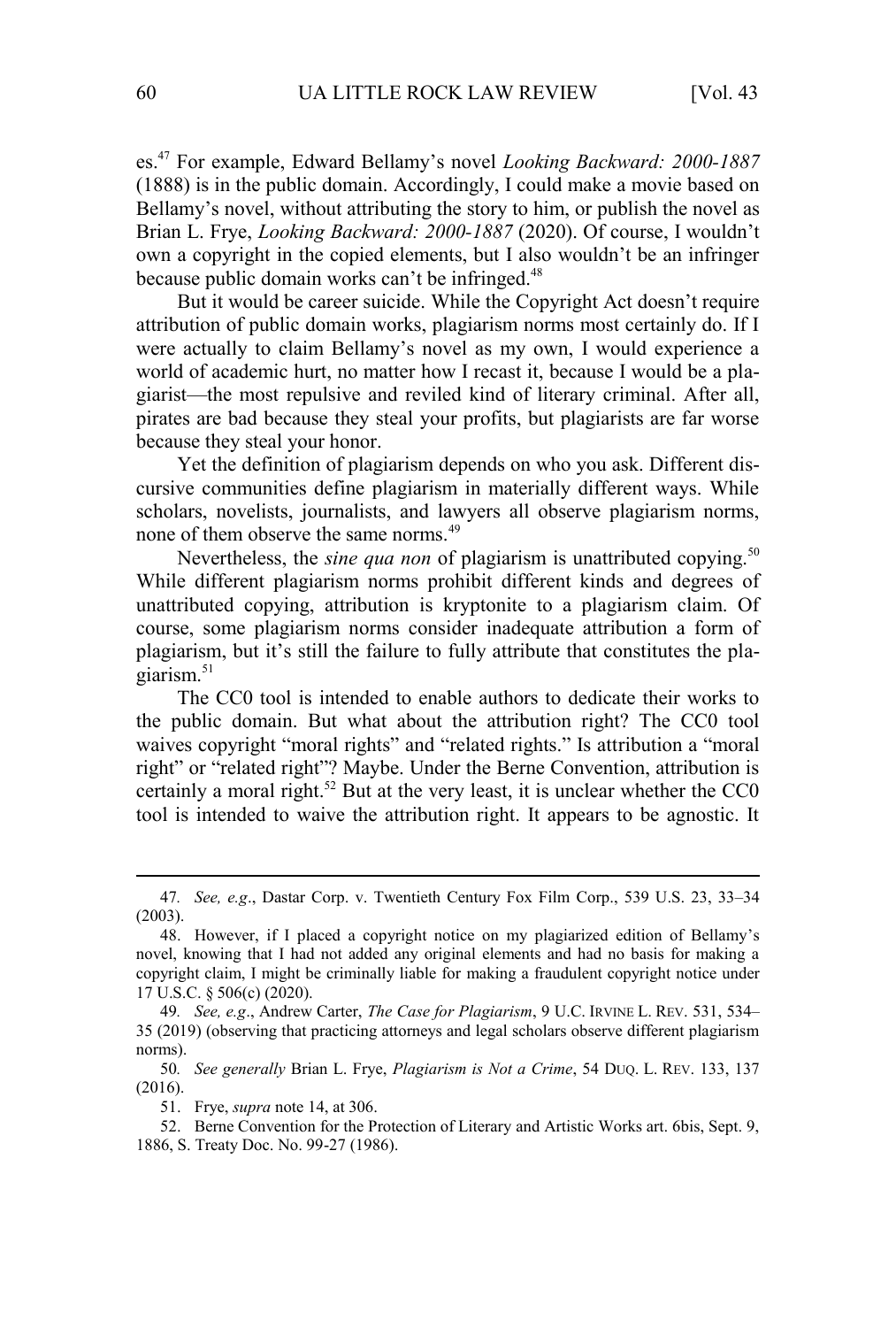doesn't mention attribution and doesn't define—or even describe—"moral rights" and "related rights."

I think that's at least potentially a problem. When authors use the CC0 tool, they should know what it does. And when users see the CC0 tool, they should know what it means. If CC0 permits plagiarism, authors and users should know. After all, the purpose of Creative Commons licenses and tools is to communicate information about how works can be used. The CC0 tool at least tries to enable authors to disclaim all legal rights they might conceivably assert against users of a work. But it doesn't speak to extra-legal rights that authors might assert, including extra-legal rights of attribution.

#### IV. A LICENSE TO PLAGIARIZE

As I have previously observed, copyright and plagiarism norms are not congruent.<sup>53</sup> Copyright infringement is not always plagiarism, and plagiarism is not always copyright infringement. All of the Creative Commons licenses focus on copyright ownership and copyright licensing. Their purpose is to create copyright licenses that facilitate the use of works of authorship by enabling authors to disclaim the rights they don't want.

But there's a lacuna. What if authors want to disclaim all of their rights in a work of authorship? Specifically, what if authors want to abandon not only their copyright in a work, but also any moral rights they have in the work? The CC0 tool purports to waive all of the author's rights in a work of authorship, including both "copyright" and any "related rights."<sup>54</sup> But the CC0 tool doesn't specify which "related rights" it's intended to waive. And it doesn't explain what waiving those rights actually means.

As a practical matter, I suspect that the CC BY license and the CC0 tool are effectively the same. While the CC BY license retains copyright ownership of the work in question, it permits any use, so long as it includes attribution, which isn't a right protected by copyright. By contrast, the CC0 tool tries to abandon all copyright in a work but doesn't explicitly disclaim all attribution rights.

In other words, the CC BY license is a de facto public domain license, and the CC0 tool is an effort to actually place a work in the public domain. But both the CC BY license and the CC0 tool seem to assume that attribution is still at least potentially required by plagiarism norms, whether or not the work is in the public domain. Or rather, the CC BY license explicitly requires attribution, and the CC0 tool permits authors to expect attribution, pursuant to any relevant plagiarism norms. While the CC0 tool is agnostic

<sup>53</sup>*. See generally* Frye, *supra* note 48; Frye, *supra* note 14.

<sup>54</sup>*. CC0: "No Rights Reserved*,*"* CREATIVE COMMONS, https://creativecommons .org/share-your-work/public-domain/cc0/ (last visited Nov. 6, 2020).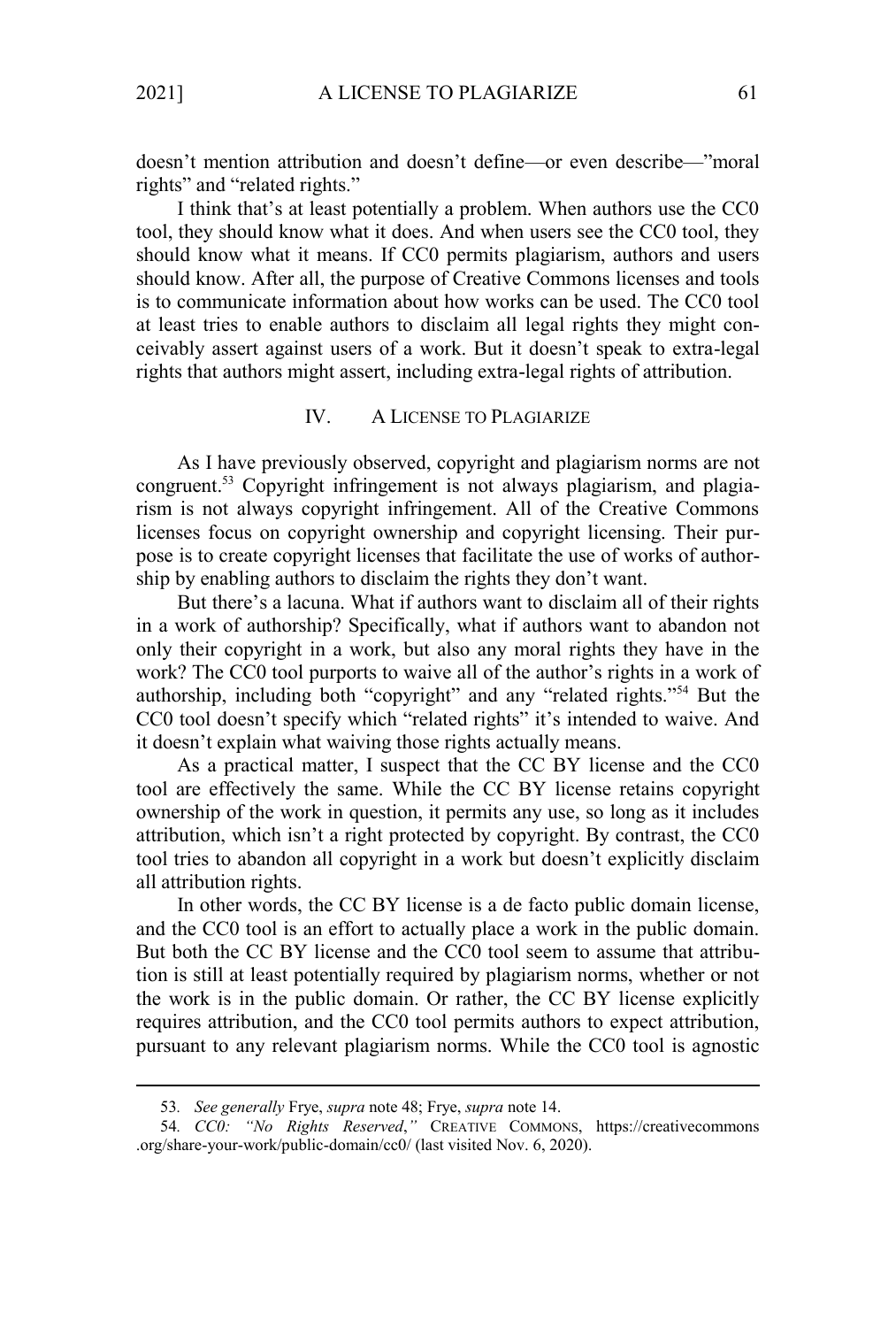about the obligation to attribute a work to its author, it's also agnostic about an author's right to compel attribution of a public domain work, based on extra-legal plagiarism norms.

But what about authors who actually want to abandon all of their rights in a work, including attribution? It's unclear whether they can.<sup>55</sup> And yet, they ought to be able to try.

#### V. A PLAGIARISM TOOL

The CC0 tool is unclear about whether it permits plagiarism. As a legal matter, maybe it does, and maybe it doesn't. But as a practical matter, uncertainty is decisive. If a license doesn't explicitly permit something, it effectively prohibits it: silence  $=$  prohibition.<sup>56</sup>

Accordingly, I think authors need a plagiarism tool. And I think it will benefit authors whether or not they want to permit copying of their work without attribution. After all, as it stands, it's unclear whether the CC0 tool permits copying without attribution. It may or may not be effective at actually placing a work in the public domain. And even if it is effective, it's not clear whether the CC0 tool purports to permit plagiarism or not. Indeed, one might argue that a work isn't truly in the public domain so long as plagiarism norms prevent certain uses of the work.

The availability of a plagiarism tool could help solve that problem. If an author uses the plagiarism tool, it shows that the author wants to permit copying without attribution. And if an author doesn't use the plagiarism tool, it at least suggests that they expect attribution.

Below is the text of a plagiarism tool created for me by Kat Walsh<sup>57</sup> that authors can incorporate into their works:

I explicitly permit plagiarism of this work, and specifically object to anyone enforcing plagiarism rules or norms against anyone who plagiarizes this work for any purpose. This means that you may incorporate this work, without attribution or acknowledgement, into work submitted under your own name or any other attribution, for any purpose.

You will note that I have adopted both the CC0 tool and this plagiarism tool in the star footnote of this essay. I hope that those tools effectively dedicate this essay to the public domain and permit plagiarism.

In the alternative, Mike Overby has created a Creative Commons license intended to accomplish the same goal, and then some, which he has

<sup>55</sup>*. See generally* Frye, *supra* note 14.

<sup>56</sup>*. See* LAWRENCE LESSIG, FREE CULTURE 187 (2004) (stating that "fair use in America simply means the right to hire a lawyer").

<sup>57.</sup> Kat Walsh is a former member of the Wikimedia Foundation Board of Trustees, who participated in the creation of the Creative Commons licenses.